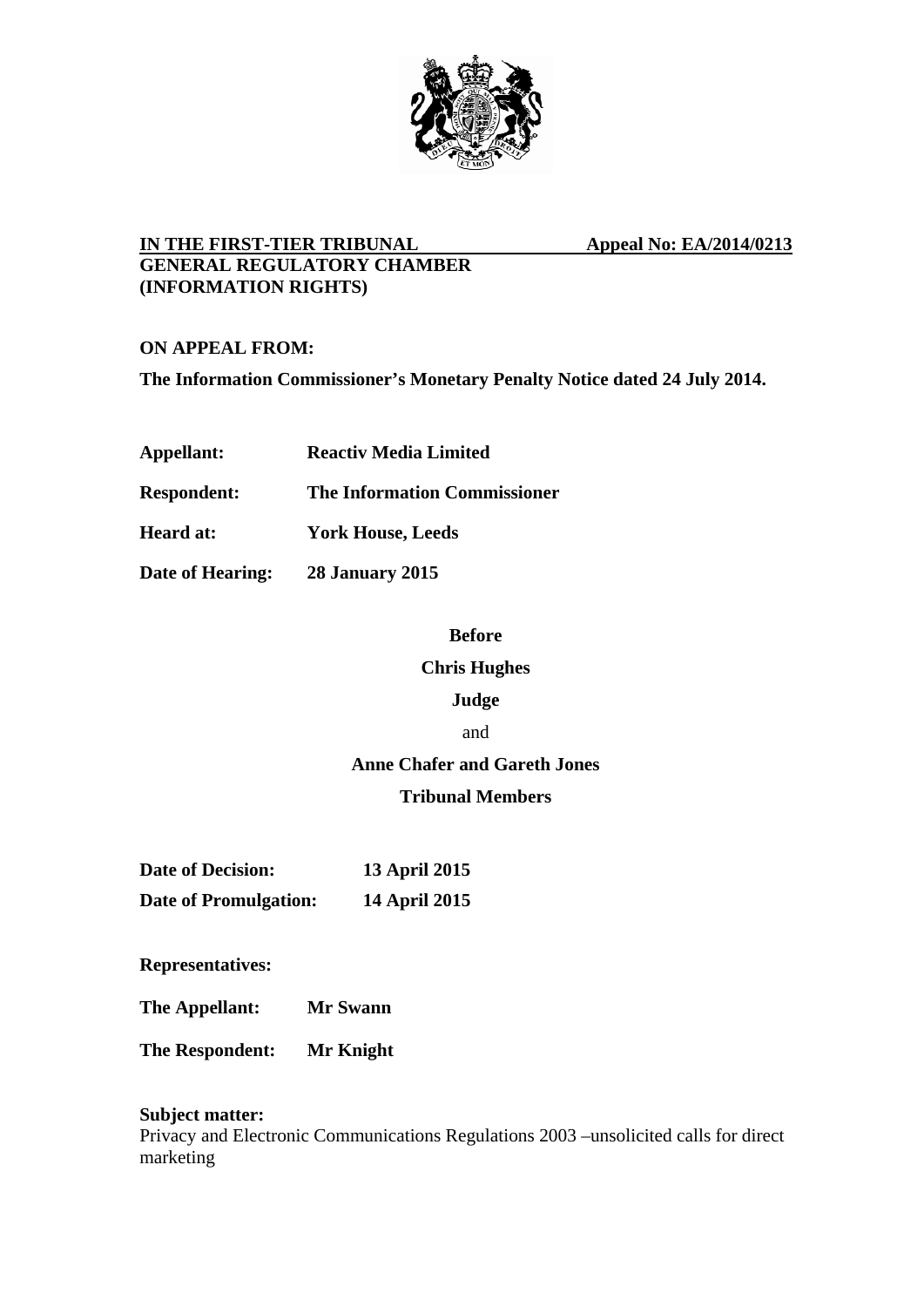# **Cases:-**  Niebel v IC [2014] UKUT 0255 (AAC) Amber UPVC Fabrications Limited v IC EA/2014/0112

# **REASONS FOR DECISION**

# Introduction

- 1. The making of telephone calls for direct marketing purposes to a telephone number whose subscriber has registered with the Telephone Preference Service (TPS) operated on behalf of the industry by the Direct Marketing Association not to receive such calls is prohibited under Regulation 21 of the Privacy and Electronic Communications (EC Directive) Regulations 2003 (SI2003/2426) ("PECR") unless the subscriber has indicated that he does not object to such calls being made.
- 2. The appellant in these proceedings operates a business making direct marketing live telephone calls using the name Discover Finance. On 24 July 2014 the Commissioner issued a Monetary Penalty Notice (MPN) under s55A of the Data Protection Act 1998 (as amended) finding the Appellant in serious breach of Regulation 21 PECR by reason of unsolicited direct marketing live telephone calls made by the Appellant and imposed a penalty of £50,000.
- 3. The recitals to the Directive 2002/58/EC "concerning the processing of personal data and the protection of privacy in the electronic communications sector (Directive on privacy and electronic communications)" set out the considerations leading to the adoption of the directive. These include (recital 40):- "Safeguards should be provided for subscribers against intrusion of their privacy by unsolicited communications for direct marketing purposes". Directive 2009/136/EC amended the directive with a view to make it more effective. Recital 69 to the latter directive provides:- "The need to ensure an adequate level of protection of privacy and personal data transmitted and processed in connection with the use of electronic communications networks in the Community calls for effective implementation and enforcement powers in order to provide adequate incentives for compliance. Competent national authorities and, where appropriate, other relevant national bodies should have sufficient powers and resources to investigate cases of non-compliance effectively, including powers to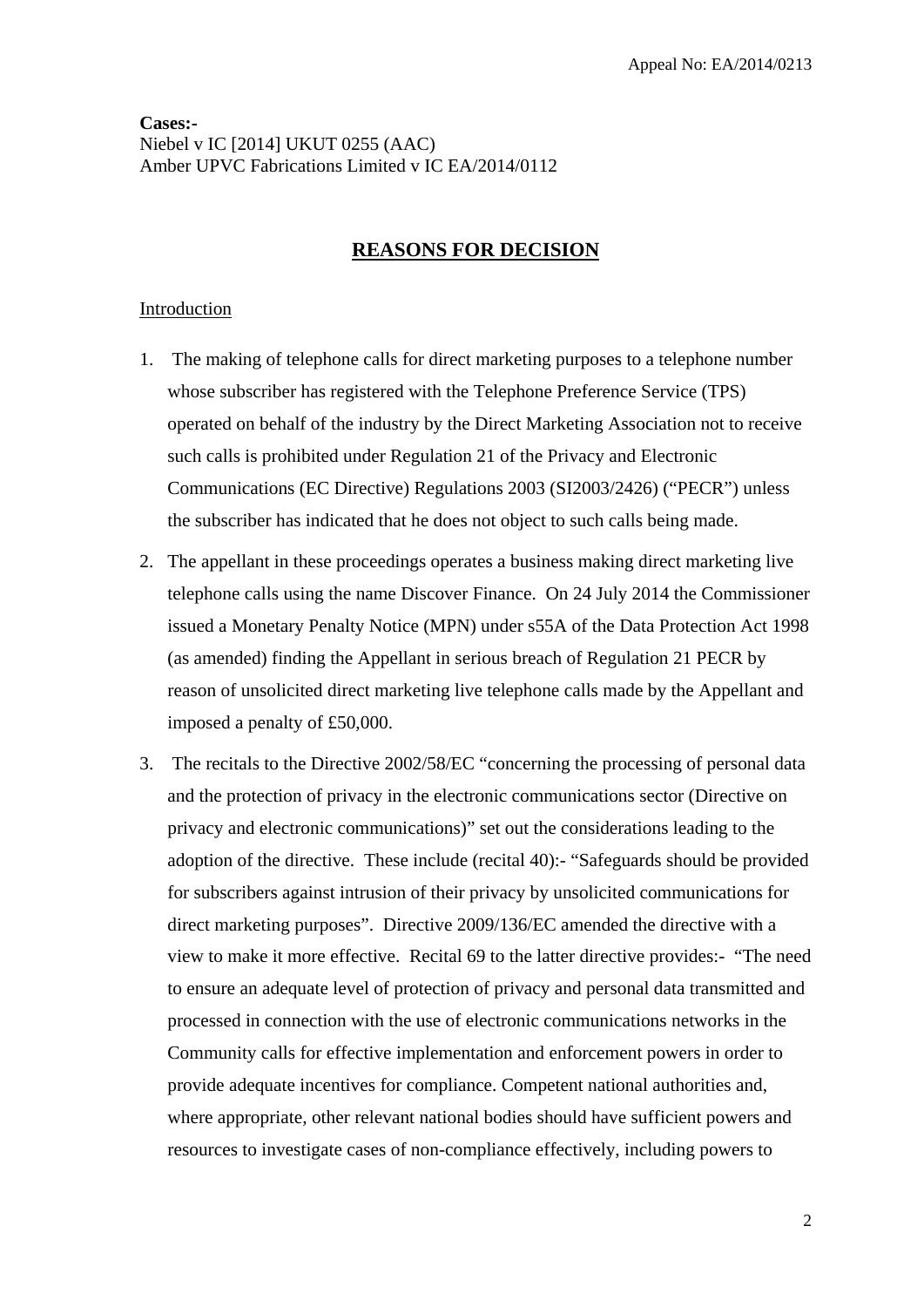obtain any relevant information they might need, to decide on complaints and to impose sanctions in cases of non-compliance."

4. This underlying policy was given effect through inserting a new article in the 2002 directive:-

*'Article 15a* 

### *Implementation and enforcement*

*1. Member States shall lay down the rules on penalties, including criminal sanctions where appropriate, applicable to infringements of the national provisions adopted pursuant to this Directive and shall take all measures necessary to ensure that they are implemented. The penalties provided for must be effective, proportionate and dissuasive and may be applied to cover the period of any breach, even where the breach has subsequently been rectified."*

5. PECR Regulation 21 provides:-

### *Unsolicited calls for direct marketing purposes*

*21.—(1) A person shall neither use, nor instigate the use of, a public electronic communications service for the purposes of making unsolicited calls for direct marketing purposes where—* 

*(a)the called line is that of a subscriber who has previously notified the caller that such calls should not for the time being be made on that line; or* 

*(b)the number allocated to a subscriber in respect of the called line is one listed in the register kept under regulation 26.* 

*(2) A subscriber shall not permit his line to be used in contravention of paragraph (1).* 

*(3) A person shall not be held to have contravened paragraph (1)(b) where the number allocated to the called line has been listed on the register for less than 28 days preceding that on which the call is made.* 

*(4) Where a subscriber who has caused a number allocated to a line of his to be listed in the register kept under regulation 26 has notified a caller that he does not, for the time being, object to such calls being made on that line by that caller, such calls may be made by that caller on that line, notwithstanding that the number allocated to that line is listed in the said register.* 

*(5) Where a subscriber has given a caller notification pursuant to paragraph (4) in relation to a line of his—* 

*(a)the subscriber shall be free to withdraw that notification at any time, and*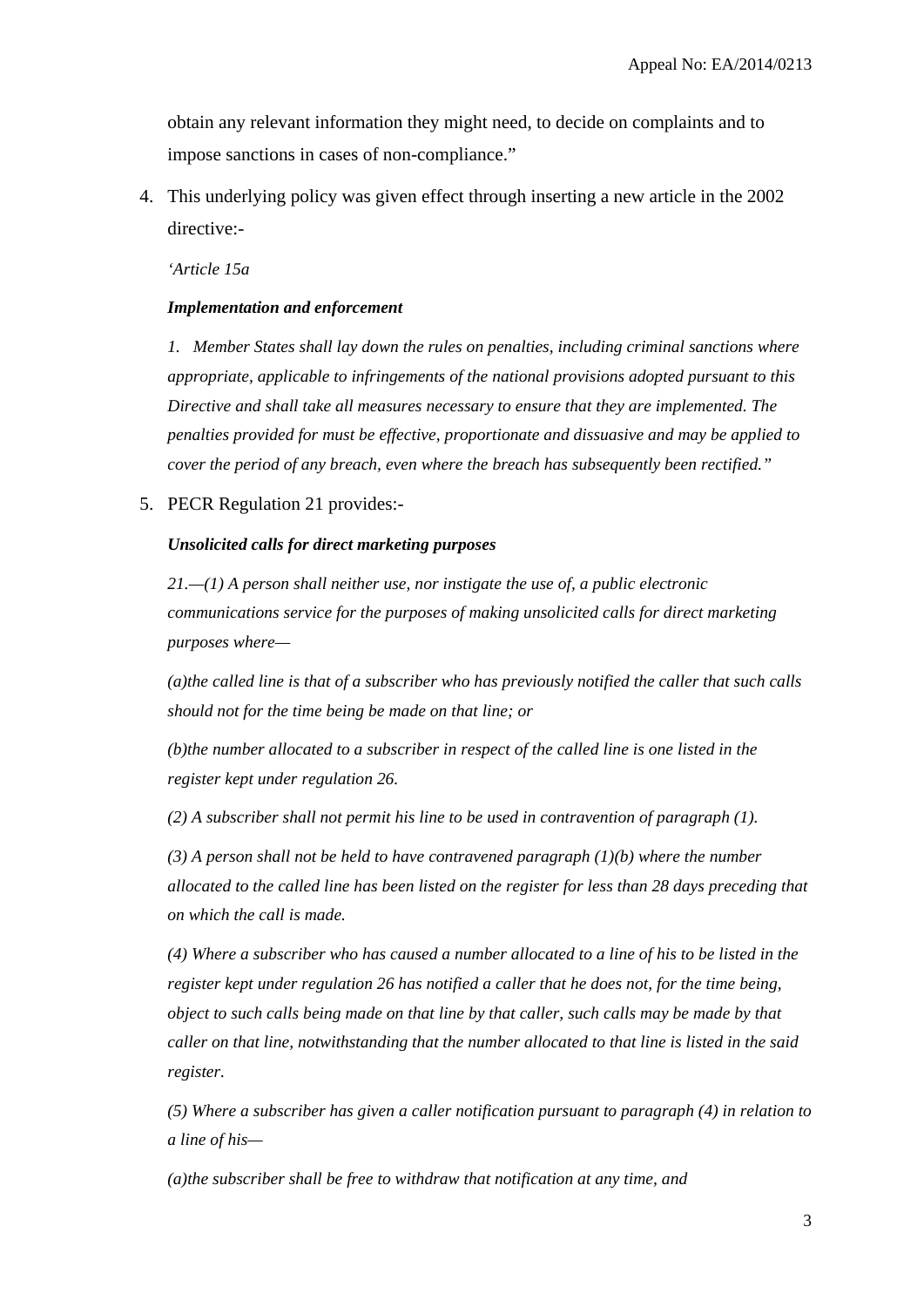*(b)where such notification is withdrawn, the caller shall not make such calls on that line.*

6. The power to impose a sanction for breach of this is provided by S55A DPA:-

#### *55APower of Commissioner to impose monetary penalty*

*(1)The Commissioner may serve a data controller with a monetary penalty notice if the Commissioner is satisfied that—* 

*(a) there has been a serious contravention of the requirements of the privacy and electronic communications (EC Directive) Regulations 2003,* 

*(b) the contravention was of a kind likely to cause substantial damage or substantial distress, and* 

*(c) subsection (2) or (3) applies.* 

*(2) This subsection applies if the contravention was deliberate.* 

*(3)This subsection applies if the data controller—* 

*(a) knew or ought to have known —* 

*(i) that there was a risk that the contravention would occur, and* 

*(ii) that such a contravention would be of a kind likely to cause substantial damage or substantial distress, but* 

*(b) failed to take reasonable steps to prevent the contravention.* 

*…..* 

*(4)A monetary penalty notice is a notice requiring the data controller to pay to the Commissioner a monetary penalty of an amount determined by the Commissioner and specified in the notice.* 

*(5)The amount determined by the Commissioner must not exceed the prescribed amount.* 

*……* 

## *"prescribed" means prescribed by regulations made by the Secretary of State.]*

7. In his MPN the Commissioner reviewed the history of the complaint and the response of Reactiv to the issues put to it. Between 13 November 2012 and 31 December 2013 TPS received 481 complaints from persons registered with them who had received direct marketing calls from Reactiv – each call was a breach of the regulations. Reactiv responded with respect to 55 of these by providing "opt-in" dates (dates on which it claimed the telephone subscriber had indicated a preparedness to receive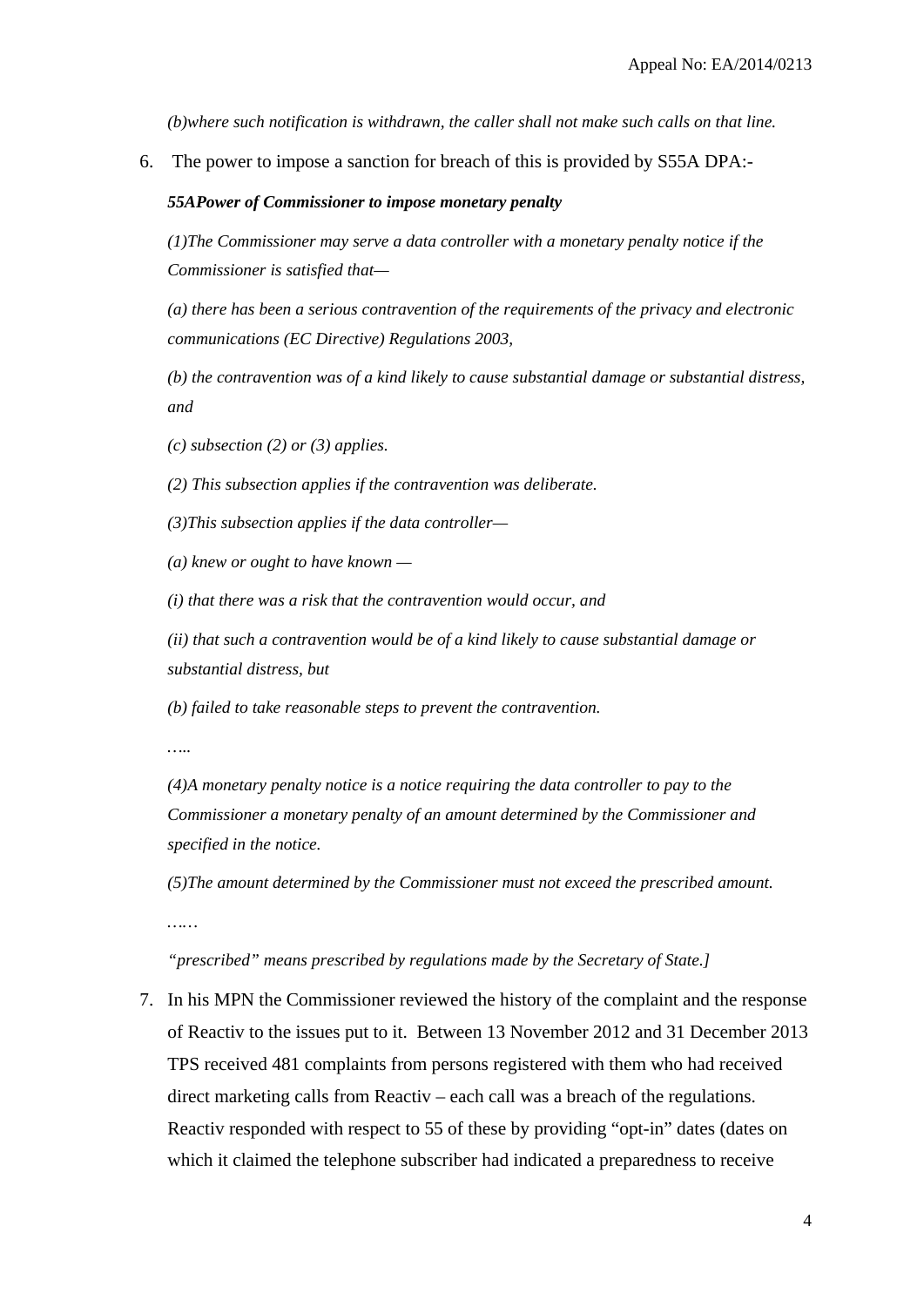calls) on or subsequent to the date of the call. The Commissioner noted (DN paragraph 29 bundle page 223) Reactiv "have responded to 167 out of the 481 TPS complaints on the basis that they rely on prior consent which has not been evidenced".

- 8. The Commissioner found that Reactiv had been in breach of Regulation 21 by making 601 direct marketing unsolicited calls to subscribers who had been registered for more than 28 days and who had not given consent to receive the calls (DN paragraphs 34- 36 bundle page 225).
- 9. He further concluded that they were serious as they were on-going, often repeated despite requests to cease and being reminded that the subscriber was TPS registered, had continued despite the intervention to the Regulator and trade standards body the Direct Marketing Commission ("DMC") (DN paragraphs 37-39 bundle page 225)
- 10. In considering the impact of some of these calls the Commissioner considered an online survey of the 120 complaints made to him and which by capturing more information revealed examples of the impact caused (DN paragraph 27, bundle page 222). These included two examples of repeated calls on the same day to disabled persons, a call to the work mobile telephone of a 999 centre operator and "this call was received by my mother who has dementia and it caused her distress. She is registered with the TPS".
- 11. This evidence contributed to the Commissioner's conclusion that not only were the calls "likely to cause substantial distress" but that they had been shown to have caused such distress (DN paragraph 44 bundle page 226).
- 12. Reviewing the evidence of the nature of Reactiv's business, the repeated concerns raised with Reactiv by subscribers, the Commissioner, the level of complaints received by TPS and the finding by DMC that Reactiv's marketing practices were in breach of the DMA code, the Commissioner concluded that Reactiv knew or ought to have known of the risk of breach and that it would be of a kind likely to cause substantial distress ((paragraph 46-49), that Reactiv had failed to take reasonable steps to prevent contravention. The Commissioner considered aggravating and mitigating features, the objectives furthered by serving a MPN, and the representations Reactiv had made.
- 13. These representations were made by a letter of 16 June (bundle pages 183-187 appendix 188-205). The appendix listed and categorised the calls in various ways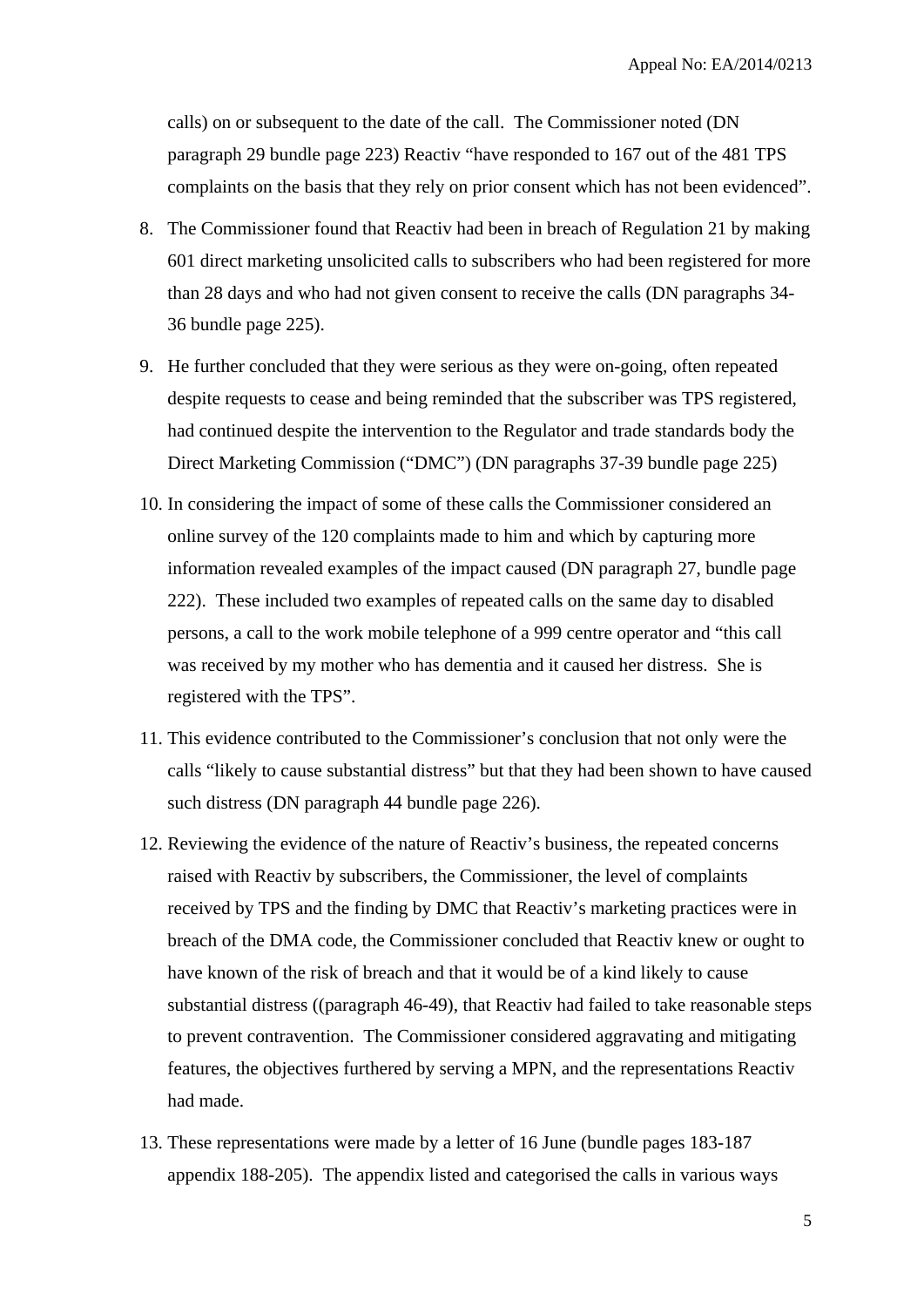including "Appendix 7, 27 numbers where the caller hung up, .Appendix 9, 161 numbers where the caller asked for their number to be removed,… Appendix 11 51 numbers where the caller told us it was the wrong number, representing 10.6% of the complaints. My take on this on the basis that they are all land lines is that caller had recently moved and that the TPS registration hadn't moved with them or hadn't reached the register." The representations continued "whilst your letter refers to the cumulative effect of all these calls being a nuisance a large proportion approximately 60%, were either numbers we haven't called, applications, call backs, could not helps, dead numbers of wrong numbers. In the large call centre environment that Reactiv works in 40% of 481 calls approx. 200 whilst being an unacceptable number isn't a large number". The submissions cast doubt on the accuracy of the specific complaints referred to in the draft of the notice, cast doubt on the processes of TPS, drew attention to the fact that they had not featured in the top 20 since October 2013 and argued that the company had made progress without the monetary penalty being imposed and the penalty would hit the company hard.

- 14. The Commissioner concluded that a penalty of £50,000 should be imposed.
- 15. Reactiv appealed (bundle pages 253) seeking "either a reduction or overturn of the decision" and arguing that a good proportion of the calls were not theirs, that the Commissioner had noted a change in their behaviour and disputing that Reactiv had caused substantial damage or distress to individuals.

### Evidence

16. Mr Clancy, a manager employed by the Commissioner gave a history of the origin and investigation of the complaint against Reactiv Media (statement, bundle pages 596-603). It was one of the 20 most complained against companies in December 2012. In January 2013 the Commissioner wrote to Reactiv indicating his power to impose sanctions, emphasising the importance of co-operation with the Commissioner's inquiry and seeking information about Reactiv's operations, procedures and processes. In a process lasting many months Reactiv failed to respond adequately. Through much of 2013 Reactiv continued to figure in the TPS top 20 list. Of 481 complaints made to the TPS Reactiv acknowledged it had made 429 and accepted it had made 120 calls the subject of complaint to the ICO. Mr Clancy presented an analysis of the TPS complaints and the Reactiv response, and concluded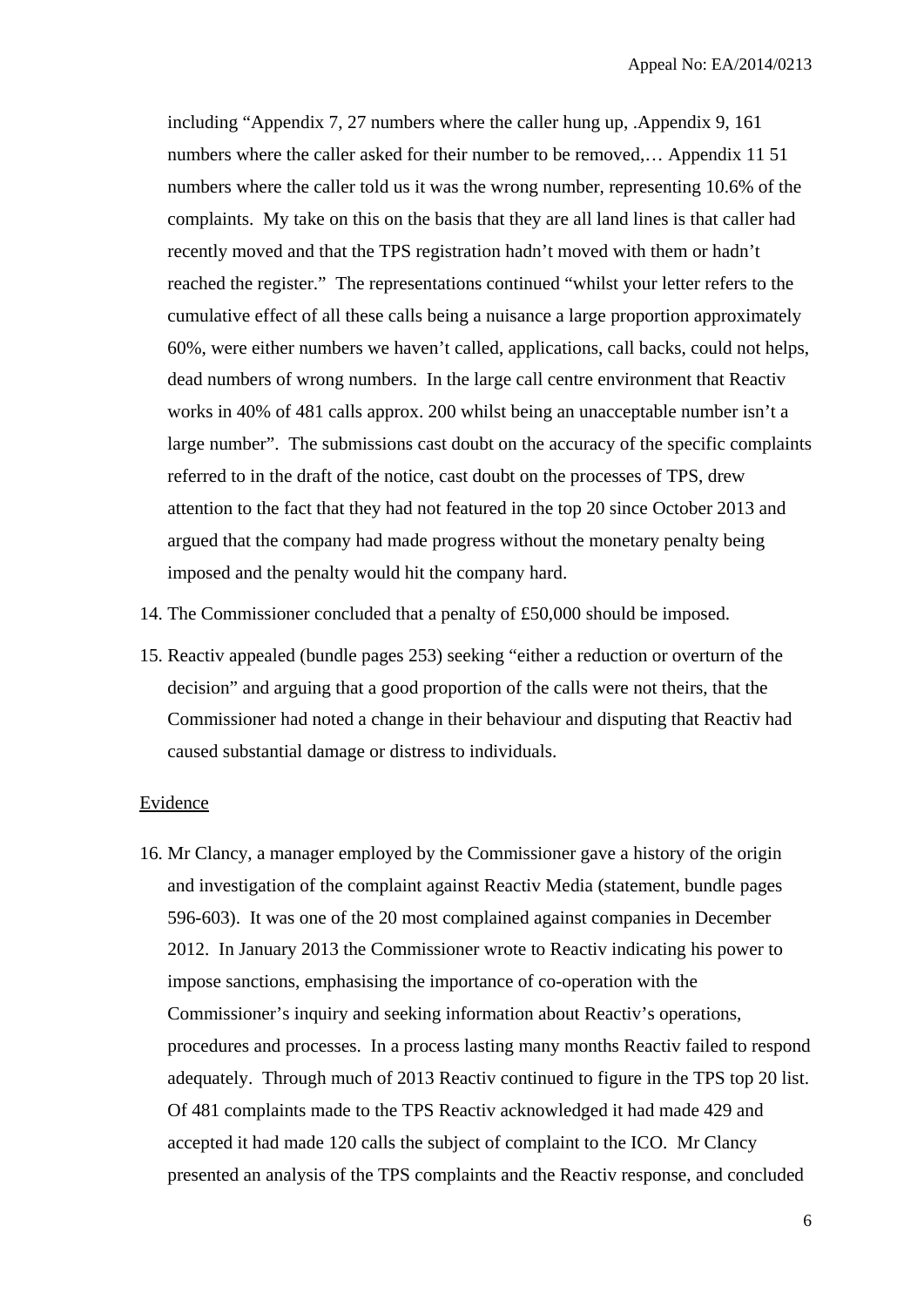that 462 calls had been made by Reactiv. Reactiv had made a number of claims with respect to these calls, such as the consent of the subscriber, but had failed to substantiate them. Of the 120 complaints to the ICO 13 had stated that the call had caused substantial distress or damage, this was 12% of the complaints made directly to the ICO. Mr Clancy had a full understanding of the evidence which had been gathered and was a credible witness who clearly established that the processes the Commissioner relied upon were robust.

- 17. Mr Cummings, Assistant Manager of TPS demonstrated the robustness of the procedures used by the TPS to ensure that only eligible complaints were processed. He confirmed that Reactiv had been in the top 20 most complained list for five months in 2013, most recently in October 2013 but had not figured subsequently. He gave clear and convincing evidence which the tribunal accepted.
- 18. Mr Jewitt, the finance director of Reactiv gave evidence in support of the appeal. Mr Jewitt has been the data controller for the company since May 2012 when he had the title of "group development director" (bundle page 3). The company had been established 7 years, He had been employed by the company for three years. The company was a call centre operation handling ppi, selling insurance and conducting surveys. It employed 210 people and planned to increase that by 90. The turnover in the previous year was £5.8 million and it was anticipated to increase this year to £7.75 million. He confirmed that they now screened daily against TPS. The call centre manager had been made compliance director. He denied that they had changed their systems since the MPN. The company now had a bigger team in IT and considered their processes fool-proof. He accepted that the company had not provided the information requested by the Commissioner. The individual responsible to whom the Commissioner's first letter (which asked for detailed information) was addressed no longer worked for the company. He acknowledged that he had signed the reply (bundle page 19) and accepted that it did not provide the information requested. He denied that the unhelpful reply was a manifestation of the culture of the company and blamed the individual who had left the company stating that "I suspect [name redacted] got the letter, wrote a reply and asked me to reply". He confirmed that everyone who enters the business is trained, "taught TPS" and that there were "written policies in the manual" and that there had been "policies and procedures since I joined". They had updated all the policies and procedures as well as updating all the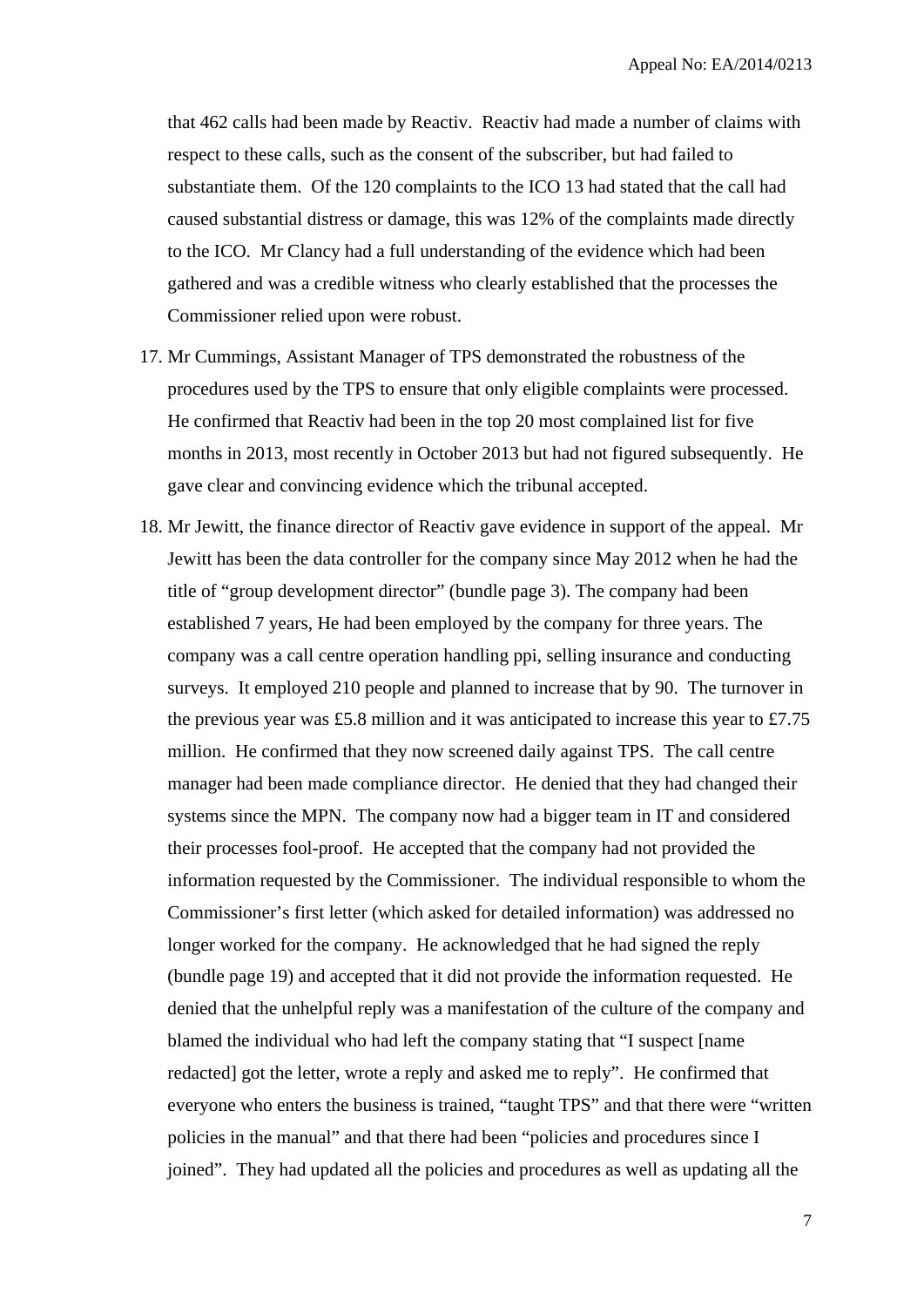websites. He confirmed that he was not a statutory director of Reactiv Media. The company had four "directors in title" and one "Companies House" the latter owned the business. Mr Jewitt was a "Companies House" director of a company in the group. The four directors in name meet weekly and discuss every aspect of the business, bringing any issues to the meeting, there is no audit committee.

## Submissions

- 19. It was common ground between the parties that the analysis carried out in *Amber UPVC Fabrications Limited v IC EA/2014/0112* was an accurate exposition of the law as it applied to cases of unsolicited live marketing calls.
- 20. It was submitted on behalf of the appellant that the grounds for issuing a MPN had not existed. The evidence upon which the Commissioner relied was not verified, there was no evidence who the complainants were, whether they had a grievance and the material the Commissioner had relied upon had been contaminated. The issue could not be seen as serious.
- 21. The bulk of the case related to the TPS complaints. These complainants had not been asked about any impact upon them, so there was no evidence of substantial distress or damage. Of the complaints to the Commissioner only 13 had indicated that it had caused substantial distress or damage; that was only 10% of complaints. The Commissioner had to be satisfied that there was a likelihood of causing substantial distress, on these figures it was not likely as only slightly more than 10% had indicated this – the vast majority were saying otherwise.
- 22. It was not accepted that the company had acted deliberately; the evidence that Reactiv were aware of any breach was unsubstantiated raw data.
- 23. While acknowledging the public should be protected from nuisance calls the grounds for issuing a MPN were not made out. The company offered a service to the public, it had a right to trade, it was trading well in an area of high unemployment. A thorough investigation should have been carried out before harsh penalties were imposed. The penalty had been reduced by the Commissioner from £60,000 to £50,000 to reflect the company's position, and even £50,000 would have a big impact. The function of the notice was primarily deterrent and now, the complaints against the company were virtually nil. If any penalty were imposed it should be significantly smaller.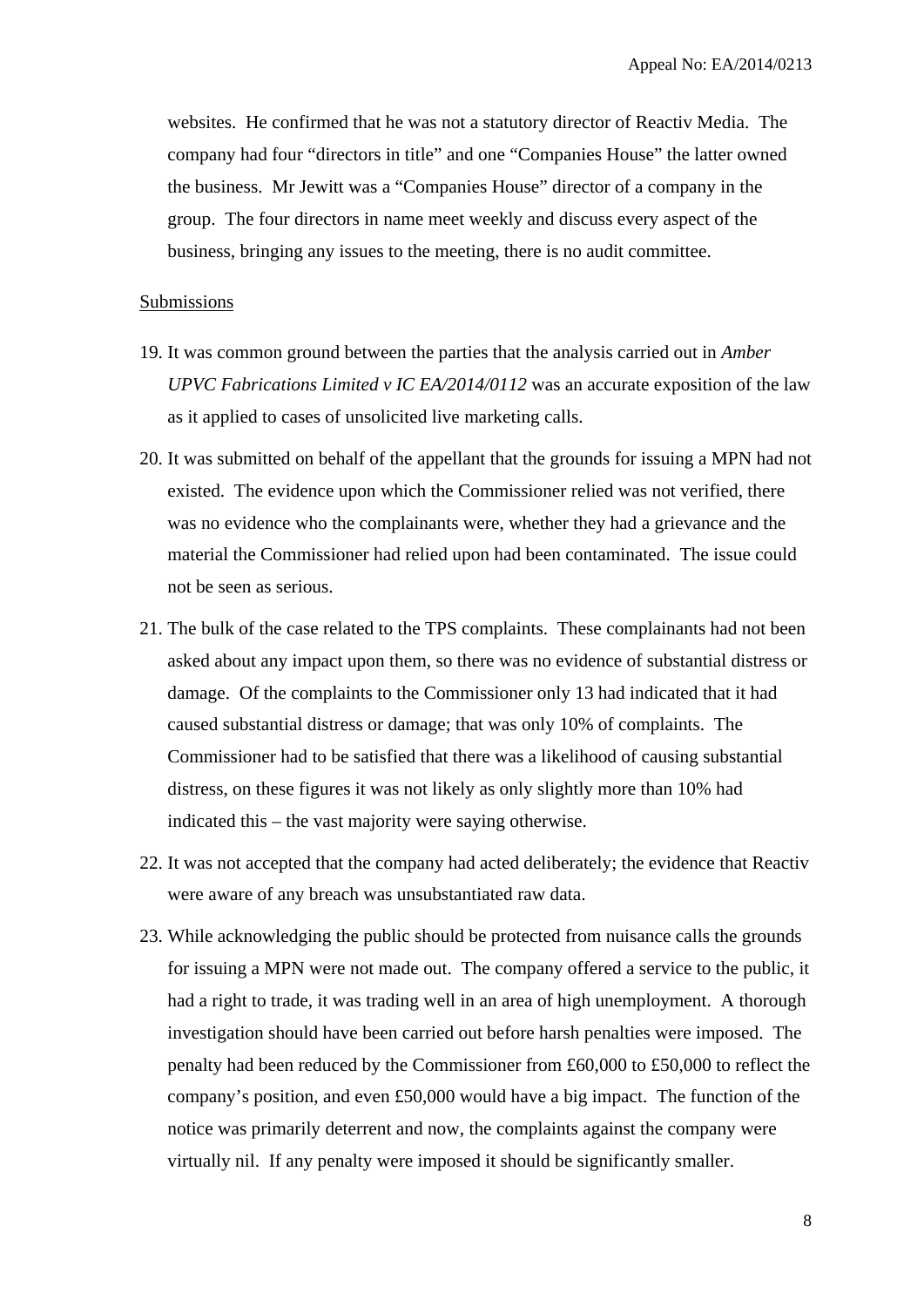- 24. On behalf of the Commissioner it was submitted that there was no dispute as to the law. Unsolicited marketing calls were an intrusion into the privacy of individuals and, if the individual had registered with TPS, unlawful. The legal regime, derived from the directives was intended to protect privacy and provide an effective remedy for breach.
- 25. While all three limbs of s55A were contested; in substance the factual situation was the same as in *Amber*.
- 26. It was unclear whether Reactiv accepted that there had been multiple breaches of regulation 21. The attack on the sufficiency of evidence was also unsatisfactory – the Commissioner could not be required to contact each of the individuals who had complained to TPS or the Commissioner. There was no evidence submitted supporting the allegations of action by competitors or any other bad faith in the complaints. The vast majority of individuals would not complain, the Tribunal was entitled to accept the good faith of the individuals who did. There had been no detailed engagement with the individual complaints so therefore, subject to a slight reduction in the numbers now established not to be against Reactiv, there were established 462 complaints via TPS and 120 directly to the ICO. The record showed that, contrary to the claims of Reactiv, there were repeated calls to the same number on one day (bundle page 349) and Mr Clancy's evidence. The claim that some had not been registered for 28 days was demonstrated to be unsustainable by Mr Cummings evidence. Reactiv's compliance was so poor that they had been forced to admit the number of calls which it should not have made.
- 27. The unsolicited calls required an interaction with the subscriber, it was accepted that they were an invasion of privacy of those who had sought to protect their privacy. It was accepted that irritation was not sufficient, however the four examples set out in the MPN had not been serious challenged, there was supporting evidence of multiple calls to one number, the examples themselves of the distress caused to disabled people, including one with dementia were substantial, and the distress and the risk around the inappropriate call to phone for use in emergency and the content of the call were clear evidence of substantial distress or substantial damage. Companies had a responsibility to be very careful not to call registered numbers.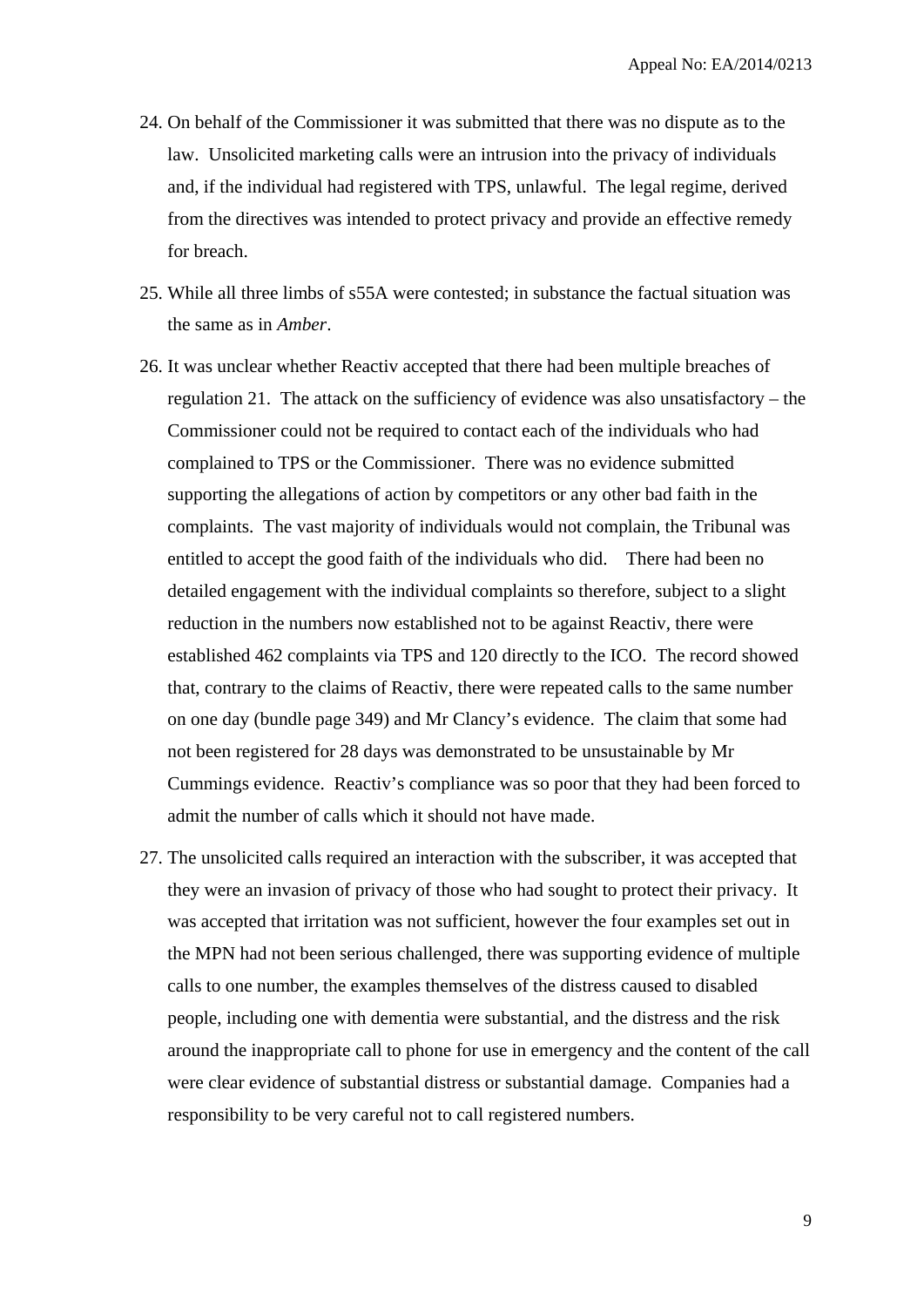- 28. The Commissioner relied on the matter set out at paragraphs 46-49 of the MPN to establish the reckless conduct of the company. In addition (bundle pages 364a-c) the DMC had made findings against the company of breaches of its Code of Conduct in April 2012, in October 2013 in respect of conduct from April-September 2013 and in April 2014 the DMA had expelled the company from membership.
- 29. The Commissioner drew attention to the aggravating factors that the relevant period November 2012 to December 2013 came after the findings of the DMC in April 2012, Reactiv had never provided evidence of steps taken to remedy the position, it had stonewalled the investigation and failed to engage with the Commissioner and had come to the Tribunal asserting that it had resolved the issues but not provided evidence. The company even now showed no sense of taking responsibility for its actions. Furthermore the deterrent effect on other companies was a relevant factor to take into account.
- 30. A monetary penalty of £50,000 was entirely appropriate, indeed lenient for a company with a turnover of £5,800,000. There was no evidence that any difficulty would be caused to the company by the sanction and it lay at the bottom of the scale; since this was a full merits hearing it was open to the Tribunal to consider a larger penalty.
- 31. In response to this submission Counsel for Reactiv reiterated the points previously made.

### Consideration

32. In considering this appeal the Tribunal was greatly assisted by the reasoning in *Amber* and adopts it generally. The identification of breach of the Regulation requires individuals to complain. They may complain to the TPS or the Commissioner and the complaints are captured in different ways with varying amounts of information gathered from the complainant. The fact that a complaint is made is an indication of a level of upset caused to the individual concerned, the number of complaints received will, given the very human response of not wishing to be further bothered by raising a complaint, be only a small percentage of the wrongful calls made. The evidence was clear and unshaken; a large number of complaints were made over a sustained period of time, during that period of a year for many months Reactiv was one of the most complained against companies. The arguments advanced in correspondence by Reactiv were unsupported by evidence and showed a poor understanding of the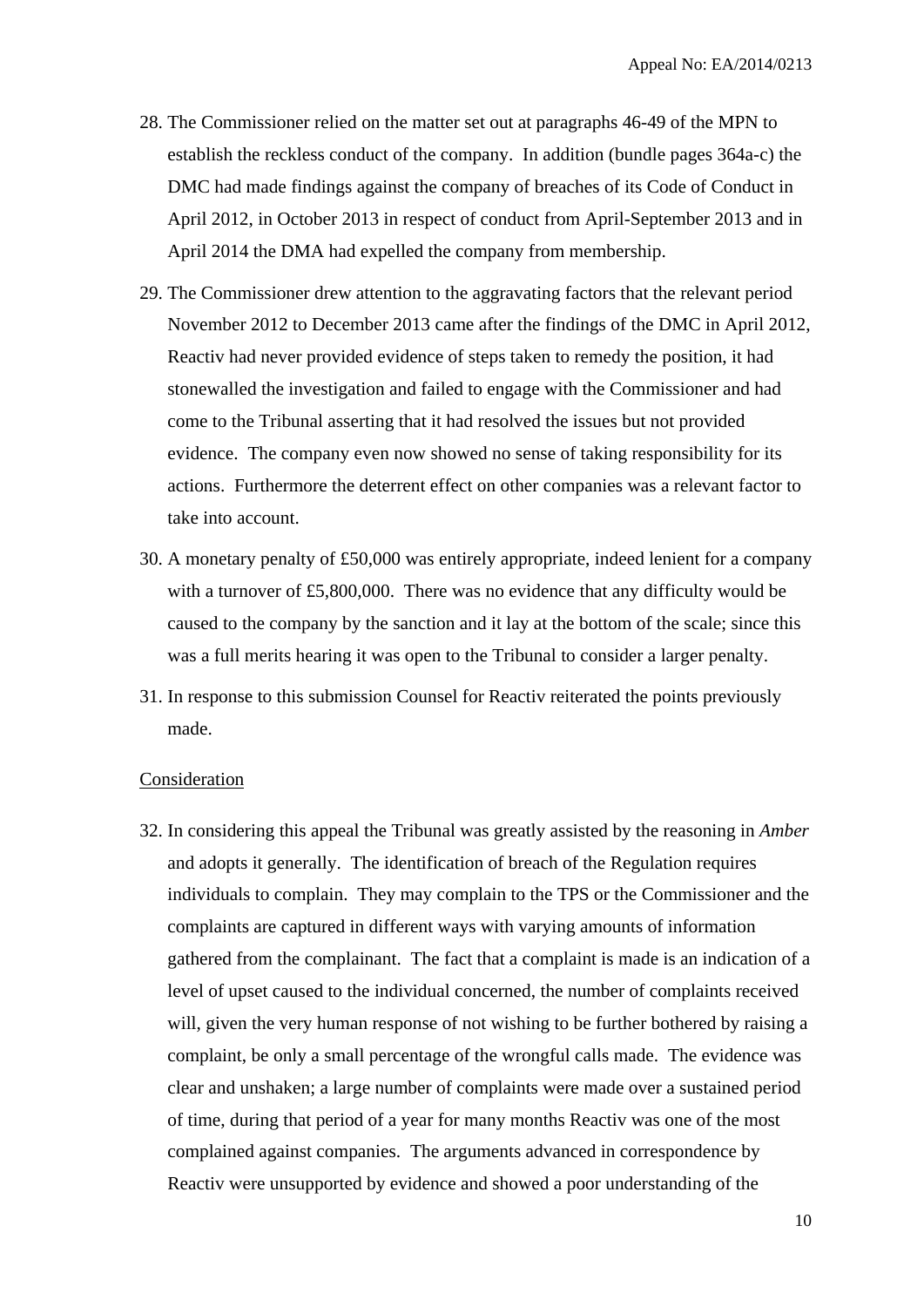issues. The Commissioner was amply justified in finding that the large number of breaches amounted to serious contravention.

- 33. People who register with TPS are by their nature likely to be more affected by intrusive calls than others. Where there are a large number of unlawful calls to potentially vulnerable people the likelihood is that some will be at the more extreme end of vulnerability – perhaps recently bereaved or seriously ill. That is foreseeable, given a large sample, such as the approximately 600 calls in this case, it is inevitable that some will be at that end of the distribution and will experience substantial distress, as was illustrated by the examples used in the MPN. The Tribunal finds as a matter of fact that substantial distress was caused in these examples and will have been caused in others where the details have not been collected, and also where no complaint was made.
- 34. The evidence is overwhelming that the company carried on its business in conscious disregard of its obligations. The finding against it by its trade body in April 2012 was made before the period of the investigation. The initial letter from the Commissioner in January 2013 was at the start of the period in question and gave a clear guidance and warning, yet nine months later the company was still recording sufficiently large numbers of complaints to figure in the TPS top 20.
- 35. The Tribunal is therefore satisfied, for the reasons advanced by the Commissioner, that the MPN was fully justified.
- 36. In deciding what level of penalty to impose the Commissioner had due regard to the guidance approved by the Minister and laid before Parliament and, having categorised the breach as lying in the least severe category considered a sanction of £60,000. It was hampered in its consideration by the lack of co-operation from the company. In the light of that it took a cautious view as to the financial resources of the company and discerning some mitigating factors imposed a lower sanction of £50,000. In the circumstances as he knew them the Commissioner was justified in coming to that conclusion.
- 37. The Tribunal; however has two advantages over the Commissioner in that it has a better knowledge of the financial robustness of the company and clearer sight of the mitigating and aggravating factors in the case derived from oral and written evidence not before him.